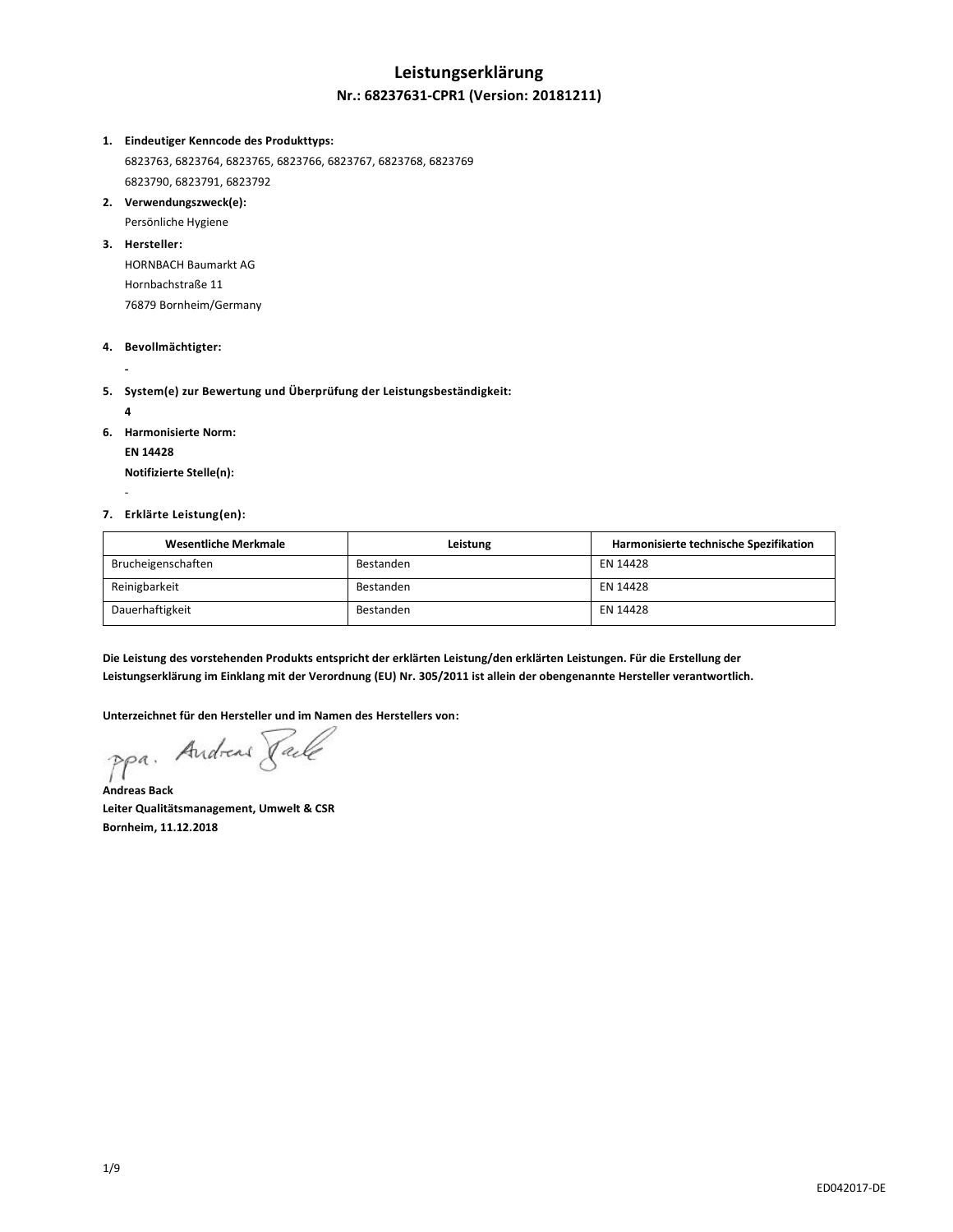# **Declaration of Performance**

### **No 68237631-CPR1 (Version: 20181211)**

#### **1. Unique identification code of the product-type:**

6823763, 6823764, 6823765, 6823766, 6823767, 6823768, 6823769 6823790, 6823791, 6823792

#### **2. Intended use/es:**

personal hygiene

#### **3. Manufacturer:**

HORNBACH Baumarkt AG Hornbachstraße 11 76879 Bornheim/Germany

#### **4. Authorised representative:**

**5. System/s of AVCP:**

4

-

-

#### **6. Harmonised standard:**

EN 14428 **Notified body/ies:**

#### **7. Declared performance/s:**

| <b>Essential characteristics</b>     | Performance | Harmonised technical specification |
|--------------------------------------|-------------|------------------------------------|
| Cleanability                         | <b>PASS</b> | EN 14428                           |
| Impact resistance/Shatter properties | <b>PASS</b> | EN 14428                           |
| Durability                           | <b>PASS</b> | EN 14428                           |

**The performance of the product identified above is in conformity with the set of declared performance/s. This declaration of performance is issued, in accordance with Regulation (EU) No 305/2011, under the sole responsibility of the manufacturer identified above.**

**Signed for and on behalf of the manufacturer by:**

ppa. Andreas Jack

**Andreas Back Head of Quality Assurance, Environmental Issues & CSR At Bornheim on 11.12.2018**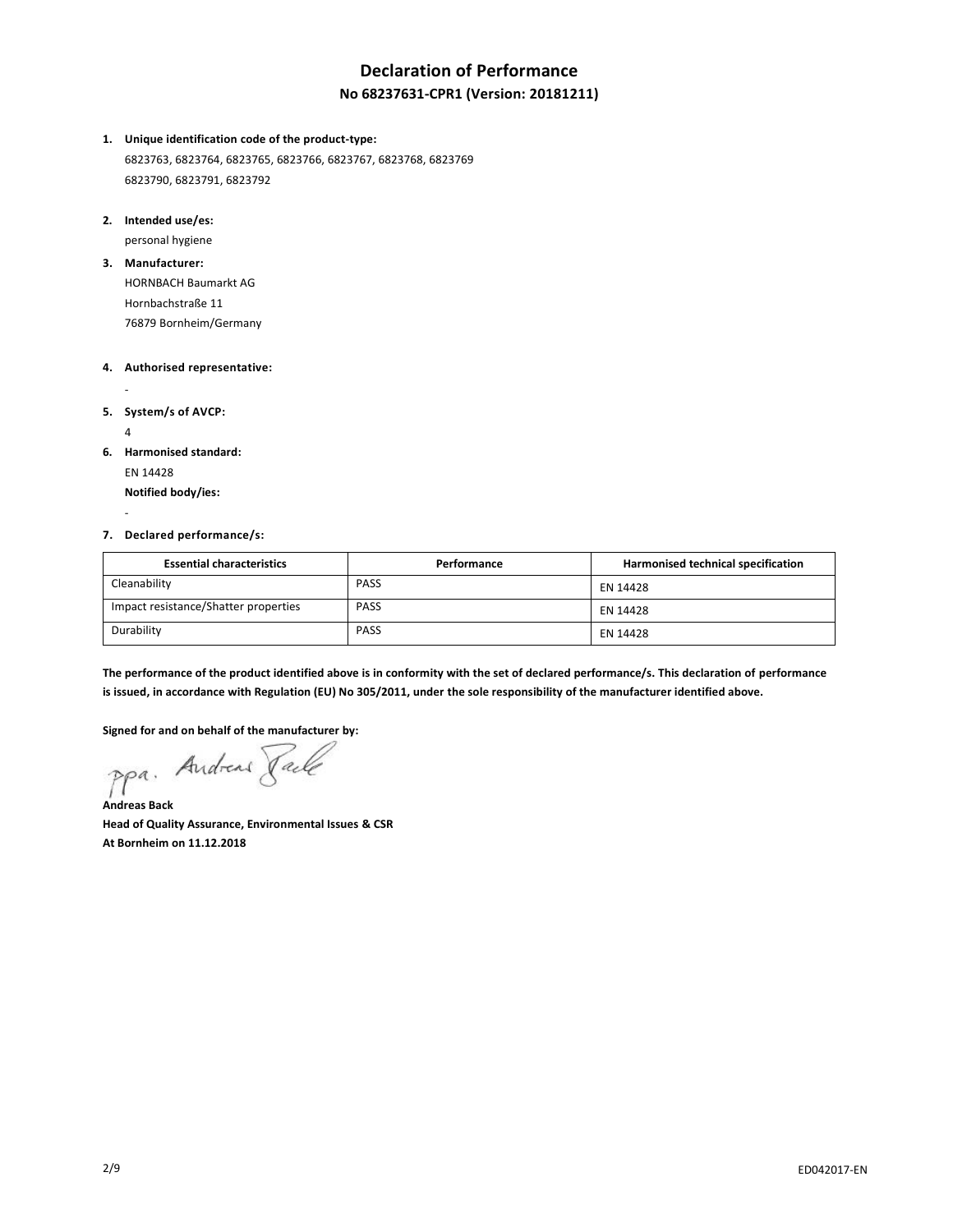# **Déclaration des Performances**

### **N <sup>o</sup> 68237631-CPR1 (Version 20181211)**

**1. Code d'identification unique du produit type :**

6823763, 6823764, 6823765, 6823766, 6823767, 6823768, 6823769 6823790, 6823791, 6823792

**2. Usage(s) prévu(s) :**

Hygiène des personnes

**3. Fabricant :**

HORNBACH Baumarkt AG Hornbachstraße 11 76879 Bornheim/Germany

**4. Mandataire :**

-

-

- **5. Système(s) d'évaluation et de vérification de la constance des performances :**
- 4 **6. Norme harmonisée :** EN 14428

**Organisme(s) notifié(s) :**

#### **7. Performance(s) déclarées :**

| Caractéristiques essentielles | Performance | Spécifications techniques harmonisées |
|-------------------------------|-------------|---------------------------------------|
| Caractéristiques à la rupture | Test réussi | EN 14428                              |
| Nettoyabilité                 | Test réussi | EN 14428                              |
| Durabilité                    | Test réussi | EN 14428                              |

**Les performances du produit identifié ci-dessus sont conformes aux performances déclarées. Conformément au règlement (UE) n <sup>o</sup> 305/2011, la présente déclaration des performances est établie sous la seule responsabilité du fabricant mentionné ci-dessus.**

**Signé pour le fabricant et en son nom par :**

ppa. Andreas Fack

**Andreas Back Directeur Management de la qualité & CSR À Bornheim, le 11.12.2018**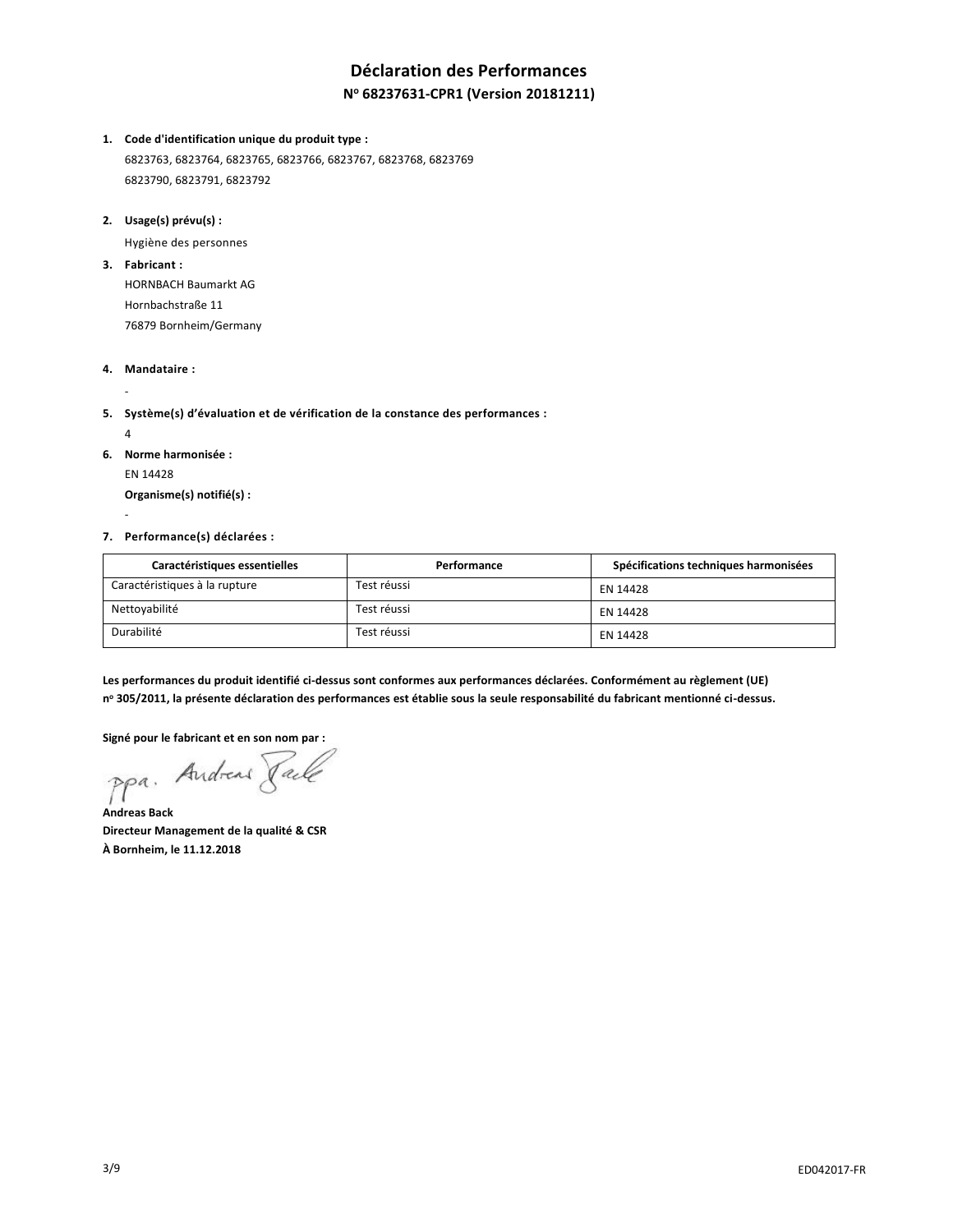# **Dichiarazione di Prestazione N. 68237631-CPR1 (Versione 20181211)**

- **1. Codice di identificazione unico del** tipo di prodotto**:** 6823763, 6823764, 6823765, 6823766, 6823767, 6823768, 6823769 6823790, 6823791, 6823792
- **2. Usi previsti:**

Igiene personale

**3. Fabbricante:**

HORNBACH Baumarkt AG Hornbachstraße 11 76879 Bornheim/Germany

- **4. Mandatario:**
- **5. Sistemi di VVCP:**
	- 4

-

-

**6. Norma armonizzata:** EN 14428

**Organismi notificati:**

#### **7. Prestazione(i) dichiarata(e):**

| Caratteristiche essenziali | Prestazioni | Specifiche tecniche armonizzate |
|----------------------------|-------------|---------------------------------|
| Proprietà di frantumazione | Superato    | EN 14428                        |
| Lavabilità                 | Superato    | EN 14428                        |
| Durevolezza                | Superato    | EN 14428                        |

**La prestazione del prodotto sopra identificato è conforme alla prestazione dichiarata. Si rilascia la presente dichiarazione di prestazione sotto la responsabilità esclusiva del fabbricante sopra identificato, in conformità al regolamento (UE) n. 305/2011.**

**Firmato a nome e per conto del fabbricante da:**

ppa. Andreas Taile

**Andreas Back Responsabile Qualità & CSR In Bornheim addì 11.12.2018**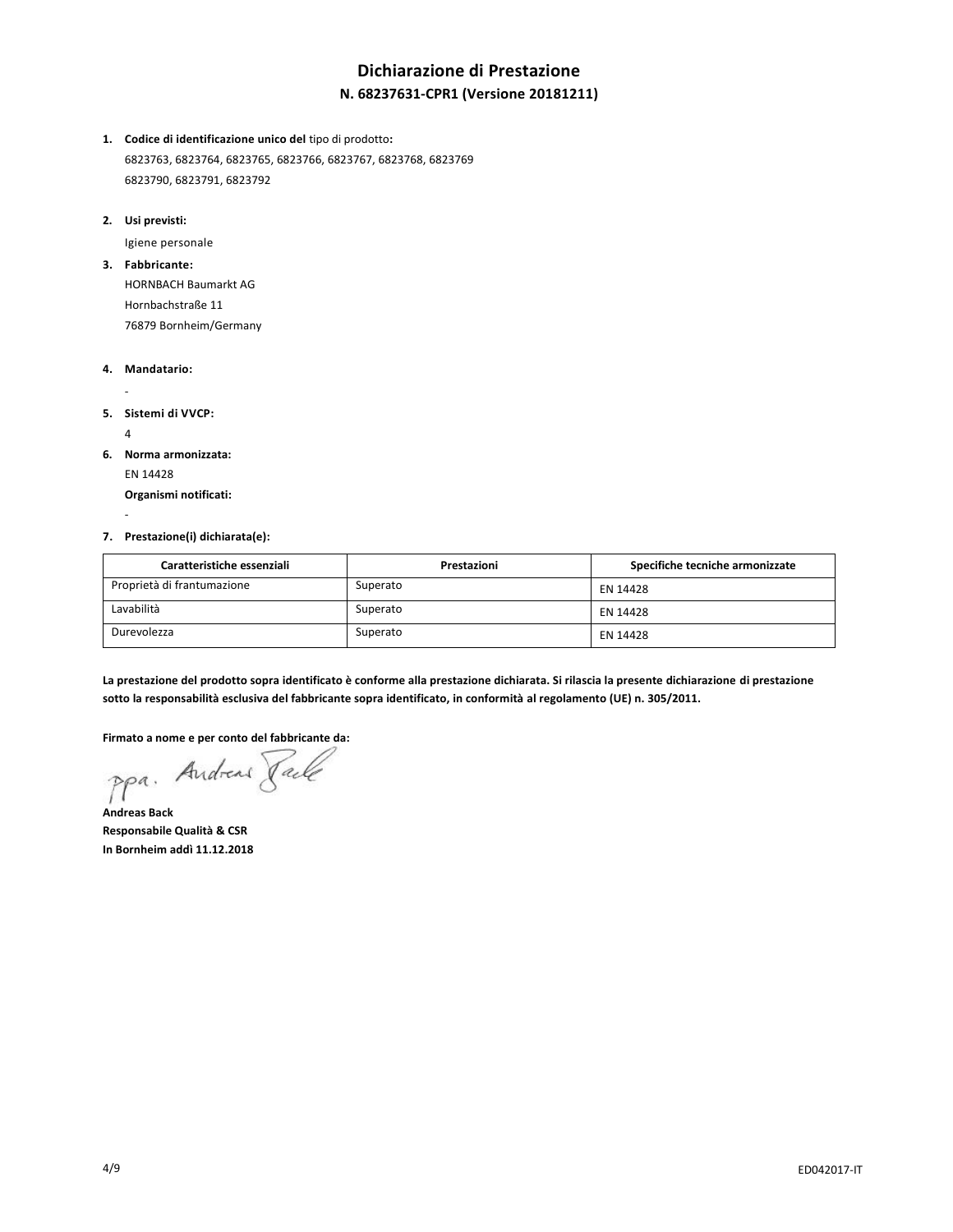# **Prestatieverklaring Nr. 68237631-CPR1 (Versie 20181211)**

#### **1. Unieke identificatiecode van het producttype:**

6823763, 6823764, 6823765, 6823766, 6823767, 6823768, 6823769 6823790, 6823791, 6823792

#### **2. Beoogd(e) gebruik(en):**

Persoonlijke hygiëne

**3. Fabrikant:**

HORNBACH Baumarkt AG Hornbachstraße 11 76879 Bornheim/Germany

#### **4. Gemachtigde:**

-

- **5. Het system of de systemen voor de beoordeling en verificatie van de prestatiebestendigheid:**
- 4 **6. Geharmoniseerde norm:** EN 14428 **Aangemelde instantie(s):**

### -

# **7. Aangegeven prestatie(s):**

| Essentiële kenmerken | Vermogen   | Geharmoniseerde technische specificatie |
|----------------------|------------|-----------------------------------------|
| Breukeigenschappen   | Aangetoond | EN 14428                                |
| Reinigbaarheid       | Aangetoond | EN 14428                                |
| Duurzaamheid         | Aangetoond | EN 14428                                |

**De prestaties van het hierboven omschreven product zijn conform de aangegeven prestaties. Deze prestatieverklaring wordt in overeenstemming met Verordening (EU) nr. 305/2011 onder de exclusieve verantwoordelijkheid van de hierboven vermelde fabrikant verstrekt.**

**Ondertekend voor en namens de fabrikant door:**

ppa. Andreas Jack

**Andreas Back hoofd Kwaliteitsmanagement & CSR Te Bornheim op 11.12.2018**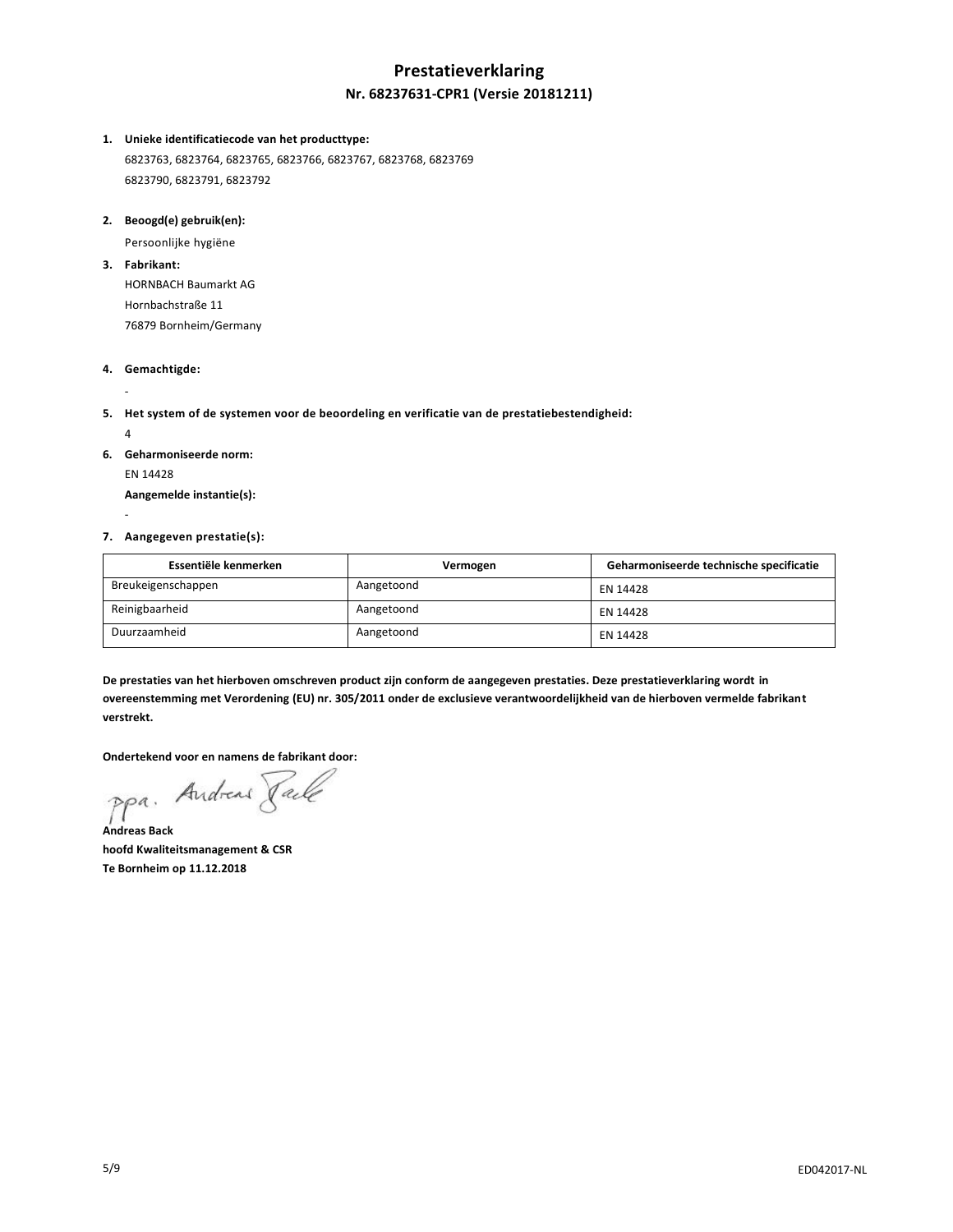# **Prestandadeklaration**

### **Nr 68237631-CPR1 (Version 20181211)**

#### **1. Produkttypens unika identifikationskod:**

6823763, 6823764, 6823765, 6823766, 6823767, 6823768, 6823769 6823790, 6823791, 6823792

#### **2. Avsedd användning/avsedda användningar:**

Personlig hygien

**3. Tillverkare:**

-

-

HORNBACH Baumarkt AG Hornbachstraße 11 76879 Bornheim/Germany

#### **4. Tillverkarens representant:**

- **5. System för bedömning och fortlöpande kontroll av prestanda:**
- 4 **6. Harmoniserad standard:** EN 14428 **Anmält/anmälda organ:**

#### **7. Angiven prestanda:**

| Väsentliga kännetecken | Prestanda | Harmoniserad teknisk specifikation |
|------------------------|-----------|------------------------------------|
| Brottegenskaper        | Godkänd   | EN 14428                           |
| Rengörbarhet           | Godkänd   | EN 14428                           |
| Beständighet           | Godkänd   | EN 14428                           |

**Prestandan för ovanstående produkt överensstämmer med den angivna prestandan. Denna prestandadeklaration har utfärdats i enlighet med förordning (EU) nr 305/2011 på eget ansvar av den tillverkare som anges ovan.**

**Undertecknad på tillverkarens vägnar av:**

**Andreas Back**

**ledare för kvalitetsmanagement & CSR Bornheim den 11.12.2018**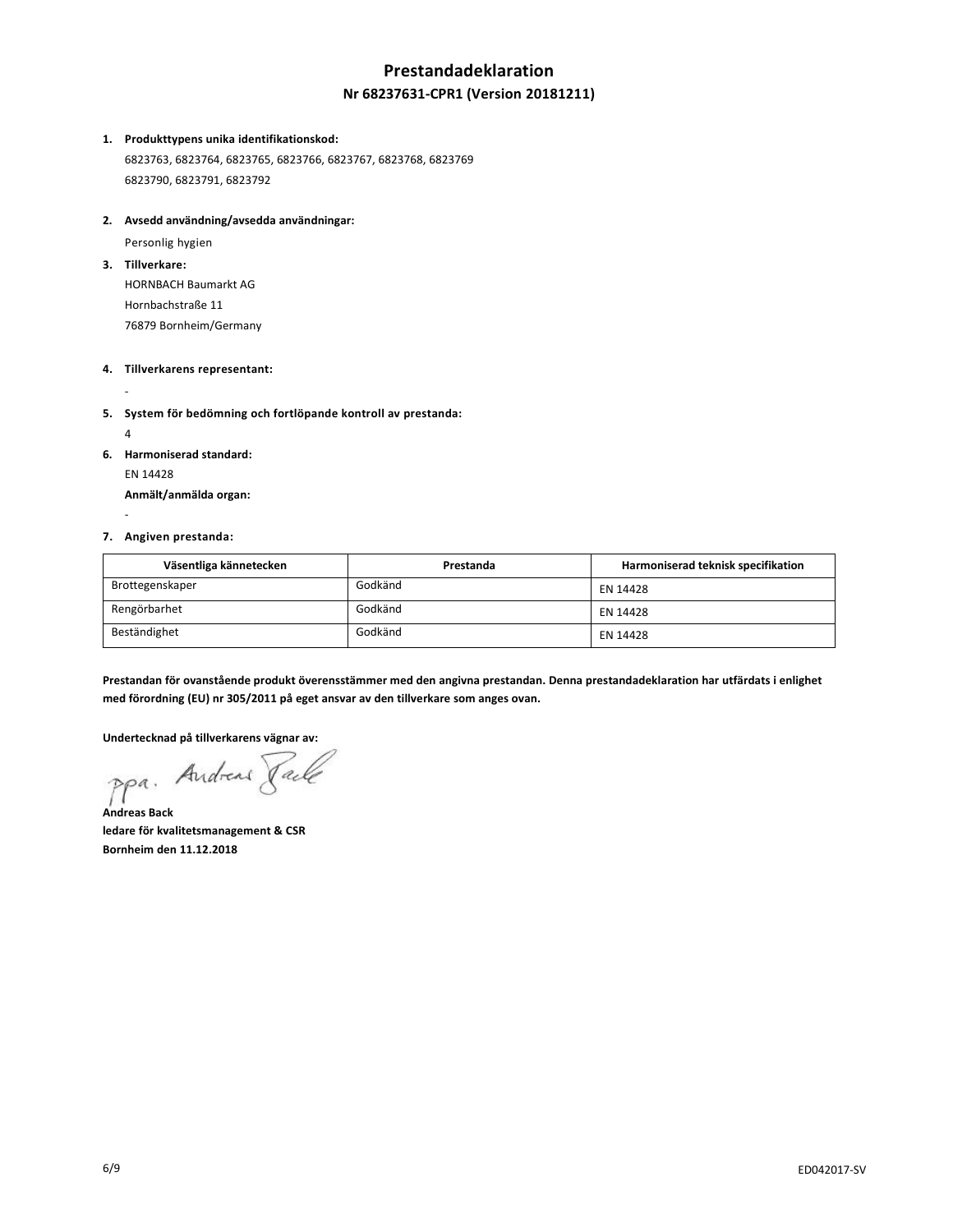# **Prohlášení o Vlastnostech**

### **č. 68237631-CPR1 (Verze 20181211)**

#### **1. Jedinečný identifikační kód typu výrobku:**

6823763, 6823764, 6823765, 6823766, 6823767, 6823768, 6823769 6823790, 6823791, 6823792

#### **2. Zamýšlené/zamýšlená použití:**

Osobní hygiena

### **3. Výrobce:**

HORNBACH Baumarkt AG Hornbachstraße 11 76879 Bornheim/Germany

#### **4. Zplnomocněný zástupce:**

**5. Systém/systémy POSV:**

4

-

-

**6. Harmonizovaná norma:** EN 14428

**Oznámený subjekt/oznámené subjekty:**

#### **7. Deklarovaná vlastnost/Deklarované vlastnosti:**

| Podstatné vlastnosti     | Výkon           | Harmonizovaná technická specifikace |
|--------------------------|-----------------|-------------------------------------|
| Vlastnosti při prasknutí | Zkouška úspěšná | EN 14428                            |
| Čistitelnost             | Zkouška úspěšná | EN 14428                            |
| Trvanlivost              | Zkouška úspěšná | EN 14428                            |

**Vlastnosti výše uvedeného výrobku jsou ve shodě se souborem deklarovaných vlastností. Toto prohlášení o vlastnostech se v souladu s nařízením (EU) č. 305/2011 vydává na výhradní odpovědnost výrobce uvedeného výše.**

Podepsáno za výrobce a jeho jménem:<br>Ppa, Andread *Jacke*<br>Andreas C

**Andreas Back vedoucí oddělení kvality & CSR V Bornheim dne 11.12.2018**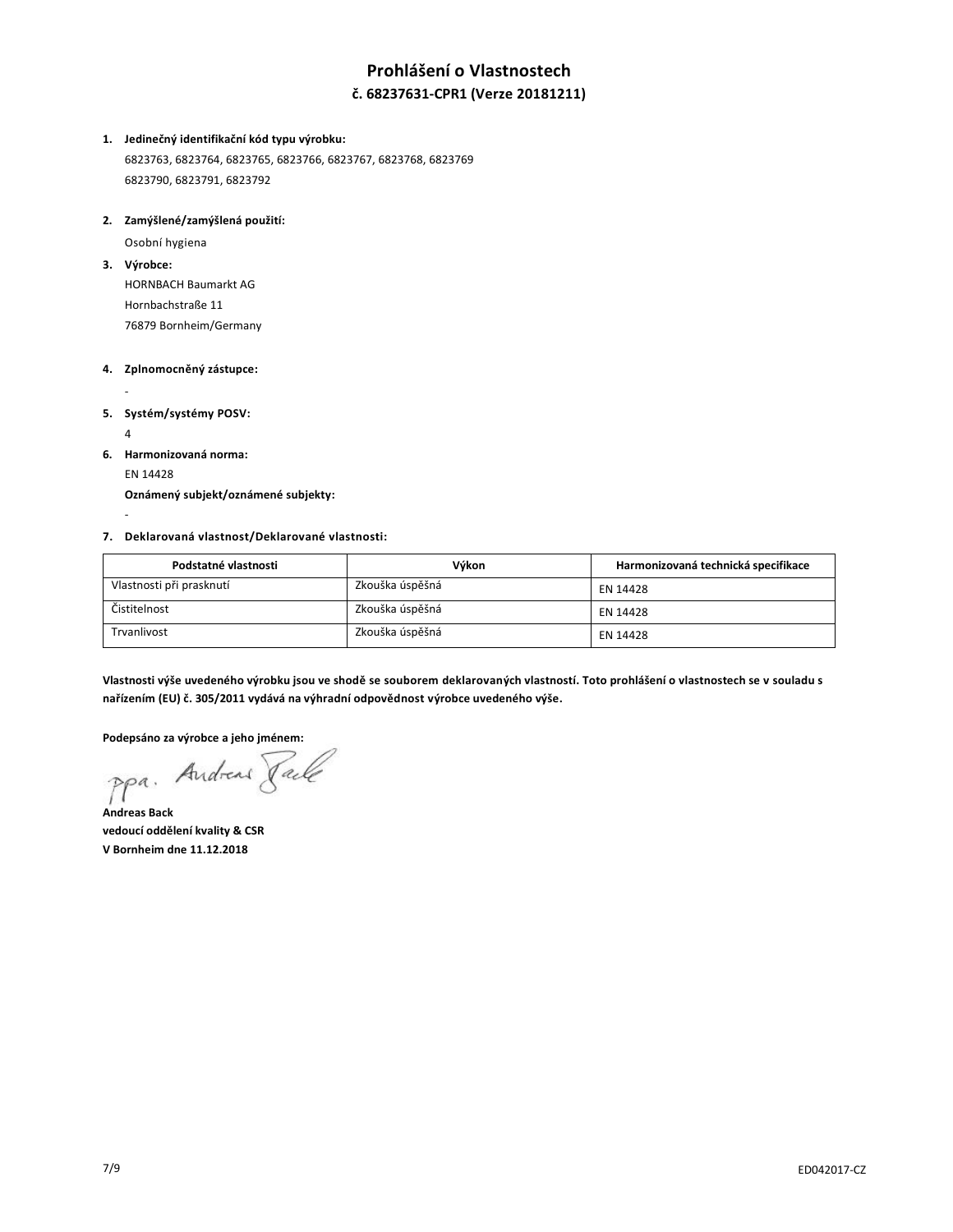# **Vyhlásenie o Parametroch**

### **č. 68237631-CPR1 (Verzia 20181211)**

#### **1. Jedinečný identifikačný kód typu výrobku:**

6823763, 6823764, 6823765, 6823766, 6823767, 6823768, 6823769 6823790, 6823791, 6823792

#### **2. Zamýšľané použitie/použitia:**

Osobná hygiena

**3. Výrobca:**

-

-

HORNBACH Baumarkt AG Hornbachstraße 11 76879 Bornheim/Germany

#### **4. Splnomocnený zástupca:**

- **5. Systém(-y) posudzovania a overovania nemennosti parametrov:**
- 4 **6. Harmonizovaná norma:** EN 14428

**Notifikovaný(-é) subjekt(-y):**

#### **7. Deklarované parametre:**

| Podstatné znaky   | Výkon      | Harmonizované technické špecifikácie |
|-------------------|------------|--------------------------------------|
| Lomové vlastnosti | V poriadku | EN 14428                             |
| Možnosť čistenia  | V poriadku | EN 14428                             |
| Životnosť         | V poriadku | EN 14428                             |

**Uvedené parametre výrobku sú v zhode so súborom deklarovaných parametrov. Toto vyhlásenie o parametroch sa v súlade s nariadením (EU) č. 305/2011 vydáva na výhradnú zodpovednosť uvedeného výrobcu.**

**Podpísal(-a) za a v mene výrobcu:**

**Andreas Back vedúci manažmentu kvality & CSR V Bornheim dňa 11.12.2018**